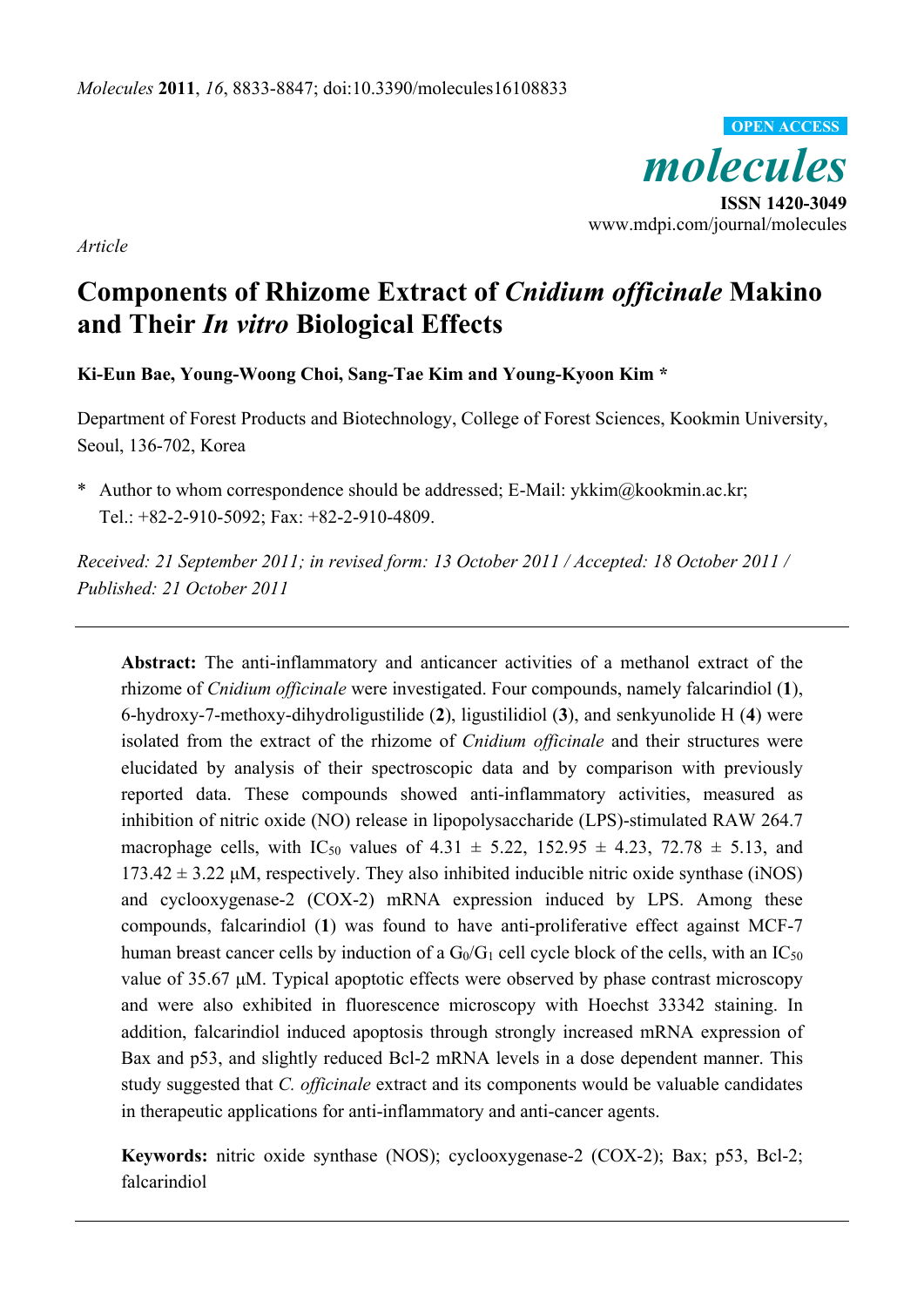#### **1. Introduction**

The medicinal plant *Cnidium officinale* Makino, called "Chunkung" in Korea, has been used in Asia as a natural drug for a long time. Chunkung is a perennial plant of the family Umbelliferae and is an important medicines used to fight diverse diseases [1,2]. This plant contains a variety of volatile phthalide derivatives which have been shown to have diverse pharmacological activities, including sedative, anti-anaemia, anti-fungal, smooth muscle relaxing, and anti-complementary properties. Furthermore, *C. officinale* was previously studied for its blood circulation and inflammatory disease regulatory properties [3,4]. This plant is also one of the major herbs used in oriental medicine to treat pain, inflammation and menstrual disturbances. Higashi *et al*. suggested that *C. officinale* may induce the relaxation or inactivation of blood congestion and inflammation and cause itching based on the promotion of blood circulation in inflammatory diseases [5]. In addition, other authors have also reported the anti-tumor and antimetastatic activities of *C. officinale* in ddY mice and hepatic carcinoma cells, respectively [6,7]. Therefore, studies of *C. officinale* have focused on a number of potential uses in various health-related areas including food processing, pharmaceuticals, and cosmetics industries [1].

Reactive oxygen species (ROS) are unstable and react readily with a wide range of biological substrates [8,9]. The overproduction of ROS disrupts cellular functions via denaturation of proteins, peroxidation of lipids, and oxidative damages of DNA, *etc*., leading to various chronic health problems such as inflammation, aging, and cancers. Therefore, many studies have suggested that agents with protective ability against ROS may be therapeutically useful in the treatment of these diseases [10,11].

Although nitric oxide (NO), as a reactive nitrogen species (RNS), plays an important role in host protection against some pathogenic microorganisms [12,13], increased levels of NO derived from inducible nitric oxide synthase (iNOS) activity during inflammatory responses, on the other hand, would result in the formation of peroxynitrite after reaction with oxygen free radicals. This cytotoxic species is involved in vasodilatation and tissue damage that mediate directly or indirectly malignant cell transformation [14]. Abnormal activation of pro-inflammatory mediators such as iNOS, cylooxygenase-2 (COX-2), and cytokines (interleukin-1, tumor necrosis factor-α and interferon-γ), induces various harmful responses including tissue injury and septic shock. Thus, the inhibition of NO production by suppressing iNOS expression is an important target in the treatment of inflammatory diseases.

Both ROS and RNS generated by activated inflammatory cells in response to various pro-inflammatory stimuli have another function as chemical effectors in inflammation-driven carcinogenesis [15]. Thus, certain forms of chronic inflammation can initiate tumorigenesis in the inflamed tissue and subsequent DNA damage leading to the activation of oncogenes and/or the inactivation of tumor suppressor genes [16].

Despite many therapeutic advances in cancer treatment [17], the death rate from the disease is still unacceptably high [18]. There has been a focus on a mechanistic approach for the development of chemotherapeutic cancer drugs by targeting the induction of apoptotic cell death since apoptosis, or programmed cell death, is an essential event that plays an important role in the organism's development and its body cell homeostasis. Therefore, the search for agents capable of modulating the apoptosis pathway is currently an active area of investigation. In connection with our search for bioactive natural products from medicinal plants with potential therapeutic applications, the rhizome extract of *C. officinale* was investigated for its anti-inflammatory and anticancer activities. Four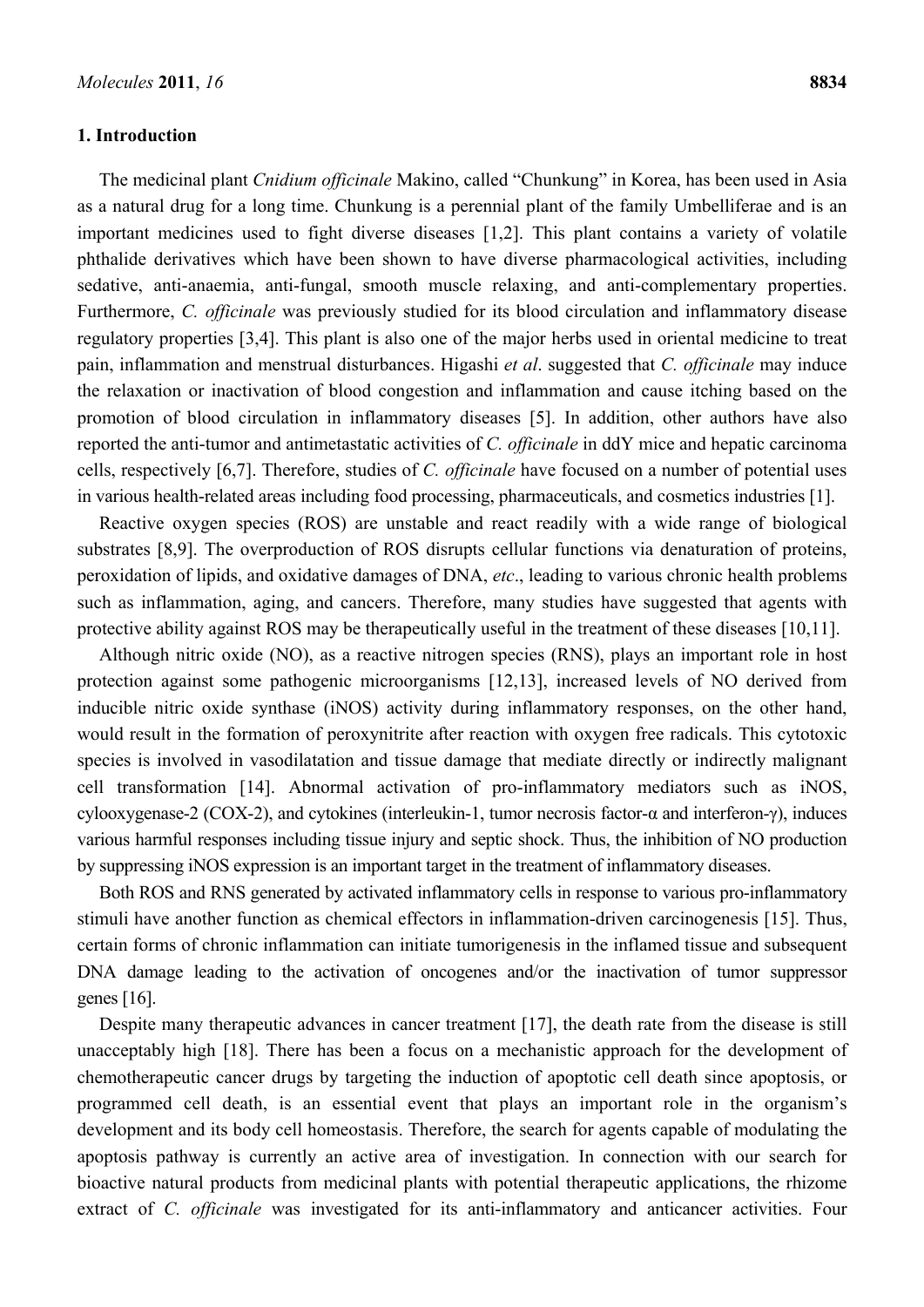compounds, namely falcarindiol (**1**); 6-hydroxy-7-methoxydihydroligustilide (**2**); ligustilidiol (**3**); and senkyunolide H (**4**) were isolated from the extract of the rizhome of *Cnidium officinale*. We reporte here the chemical structures of these products and their biological properties.

# **2. Results and Discussion**

# *2.1. Identification of Compounds*

# 2.1.1. Falcarindiol

The <sup>1</sup>H spectrum exhibited an allylic alcohol moiety at  $\delta$  5.91 (1H, m, *J* = 17.1, 5.1 Hz),  $\delta$  5.46 (2H, m), 5.25 (2H, m) and δ 4.94 (1H, d, *J* = 5.1 Hz), two vinyl protons at δ 5.60 (1H, m, *J* = 10.5, 6.9 Hz) and  $\delta$  5.51 (1H, m,  $J = 10.5$ , 8.1 Hz) corresponding to a *cis* double bonds at  $\Delta^{9,10}$ , a hydroxylmethine protons at  $\delta$  5.20 (1H, d,  $J = 8.1$  Hz), a triplet peak at  $\delta$  0.88 (3H, t,  $J = 6.7$  Hz) due to a methyl group  $(H-17)$ , and six methylene groups between  $\delta$  1.240–2.105. In particular, the four quaternary carbons at  $\delta_c$  = 68.9, 70.5, 78.5 and 80.1 ppm indicated the presence of two triple bonds. Based on these data and the reference [19], compound 1 was identified as falcarindiol, [heptadeca-1,9(*cis*)-diene-4,6-diyne-3,8-ol] (Figure 1).





# 2.1.2. (*Z*)-6-Hydroxy-7-methoxy-dihydroligustilide

Signals obtained from  ${}^{1}H$  and  ${}^{13}C$ -NMR spectra led to the identification of consisting of a butylidene side chain [δ 0.87 (3H, t, *J* = 7.2 Hz), H-12; δ 1.42 (2H, m, *J* = 7.2, 7.5 Hz), H-11; δ 2.27 (2H, q, *J* = 7.5, 7.8 Hz), H-10; and δ 5.24 (1H, t, *J* = 7.8 Hz), H-9], a methoxyl group (δ 3.45 (3H, s), a hydroxylmethine and a methoxylmethine protons ( $\delta$  3.87 and  $\delta$  4.09, H-6 and H7), as well as two methylene groups (δ 1.89 and δ 2.43, H-4 and H-5). By comparison with the literatures [20,21], compound 2 was identified as (*Z*)-6-hydroxyl-7-methoxy-dihydroligustilide (Figure 1).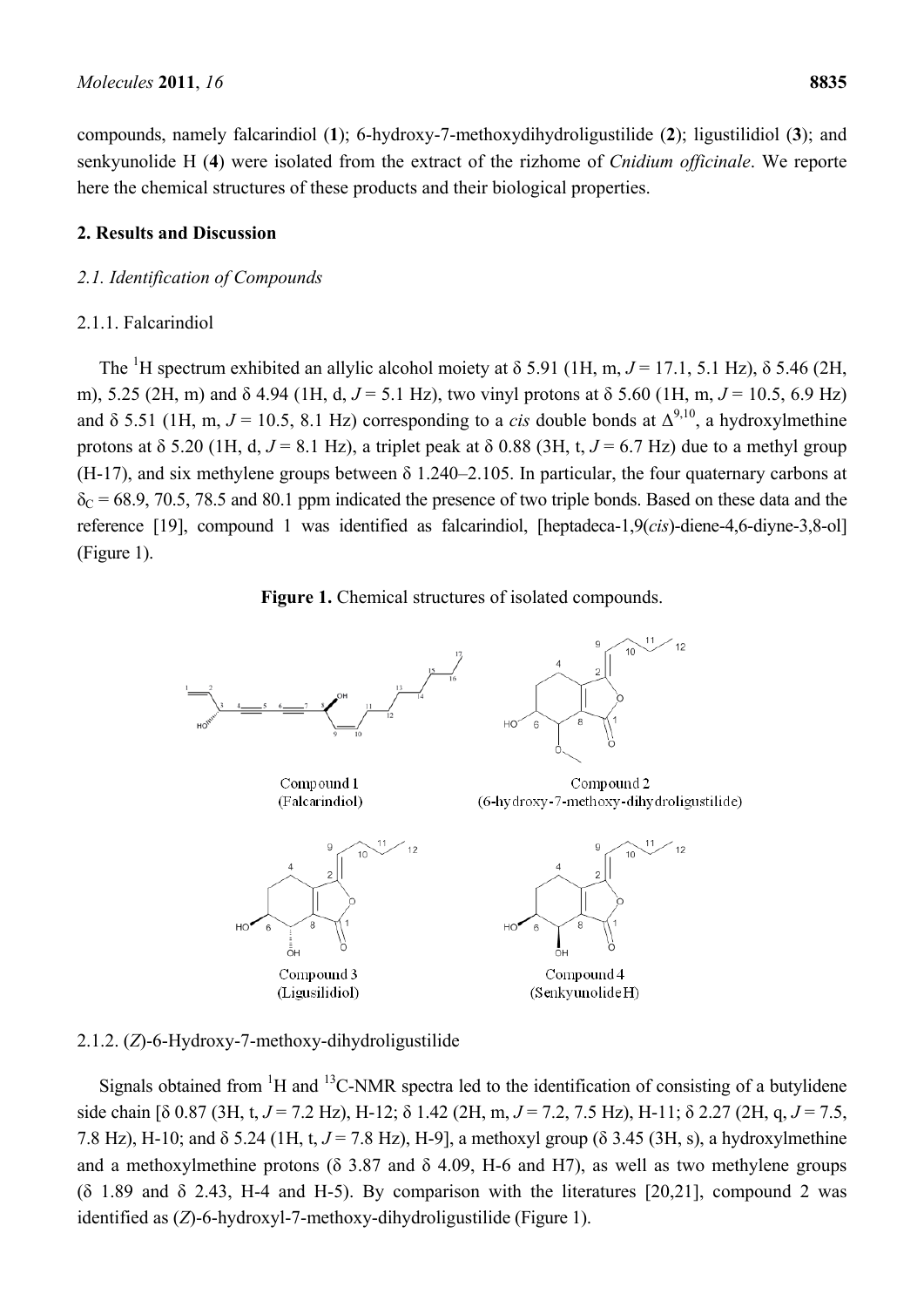#### 2.1.3. Ligustilidiol and Senkyunolide H

The <sup>1</sup>H-NMR spectra of compounds identified as *trans*- and *cis-Z*-2-butylidene-4,5,6,7-tetrahydro-6,7-dihydrox1y-(3*H*)-isobenzofuranone, compound 3 and compound 4, respectively, were consistent with those reported for the *Z* isomers [19-21]. The carbon skeleton structure was also confirmed by a close similarity with the published 13C-NMR spectra for the *Z*-isomers. Comparison with published data for the *Z* isomers of compound 3 and 4 enabled the *trans* and *cis* stereochemistry of their structure to be determined [20]. The stereochemistry of the butylidene side-chain was determined by considering the chemical shifts of the olefinic proton. This have been reported as δ 5.5 and δ 5.3 for *E*- and *Z*-butylidenephthalide, respectively, and as δ 5.46 and δ 5.25 for *E*- and *Z*-ligustilide, respectively [20]. The observed chemical shift of the olefinic protons in compound 3 and compound 4 of δ 5.29 (1H, t,  $J = 7.8$  Hz) indicated that the butylidene side-chain in these compounds has the *Z* configuration in the position [19-21]. The identification of a butylidene side chain [δ 0.88 (3H, t,  $J = 7.2$  Hz), H-12; δ 1.42 (2H, m,  $J = 7.2$ , 7.5 Hz), H-11;  $\delta$  2.27 (2H, g,  $J = 7.5$ , 7.8 Hz), H-10; and  $\delta$  5.24 (1H, t,  $J = 7.8$  Hz), H-9] and glycol group in the cyclohexene ring and their vicinal hydroxymethine protons appeared at  $\delta$  3.90 (1H, m) and 3.39 (1H, d,  $J = 5.7$  Hz) in senkyunolide H, also clearly confirmed by comparison with the reference data [19-21] (Figure 1).

## *2.2. Measurement of Anti-Inflammation Activity*

#### 2.2.1. Assessment of Cell Cytotoxicity

The cell cytotoxicity of compounds from *C. officinale* was assessed using a MTT assay. The cell survival values are expressed as a percentage of control treated cells. As shown in Figure 2, no significant inhibition effects on cell survival were obtained with the tested concentrations of falcarindiol (0.156~5 μM) and (*Z*)-6-hydroxy-7-methoxydihydroligustilide, ligusilidiol, senkyunolide H (6.25~200 μM) (Figure 2). Therefore, cells were treated with the indicated concentrations of compounds in the followed experiments, respectively.

## 2.2.2. Effects of Compounds on NO Production in LPS-Stimulated RAW 264.7 Cells

The effects of each compound on NO production was determined by measuring the level of nitrite accumulation in culture media. NO inhibitory effects of the isolated compounds on RAW 264.7 macrophage cells showed a dose dependent manner with an  $IC_{50}$  value of 4.31, 152.95, 72.78, and 173.42 μM, respectively (Figure 3, Table 2). Among these compounds, falcarindiol showed the highest inhibition percentage for the No release from RAW 264.7 macrophage cells with  $IC_{50}$  value  $4.31 \pm 5.22$  μM (Figure 3a). Comparison with the cell viability data by MTT assay, the inhibitory effects were not attributable to cytotoxic effects. L-NIL (L-N6-(1-iminoethyl)lysine) was used as a positive control at 10 μM.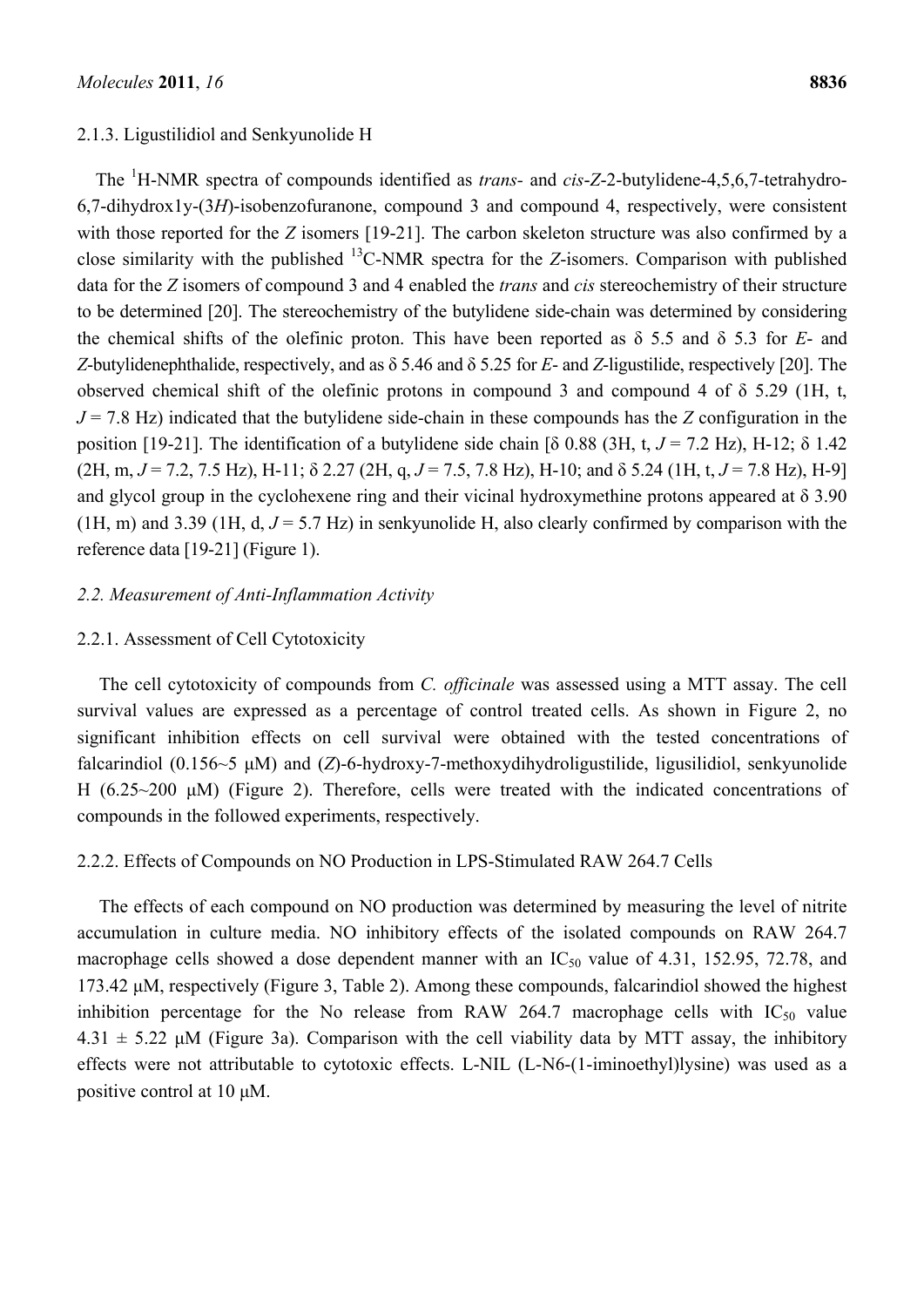**Figure 2.** Cell cytotoxicity of RAW 264.7 cells by treatment of compounds. An examination of the cytotoxicity of four compounds on RAW 264.7 cells was evaluated by the MTT assay. Measuring cytotoxic effect each experiment was performed in triplicates and repeated at least three times. (**a**) Falcarindiol; (**b**) (*Z*)-6-hydroxy-7-methoxydihydroligustilide, Ligusilidiol, Senkyunolide H.



 $(a)$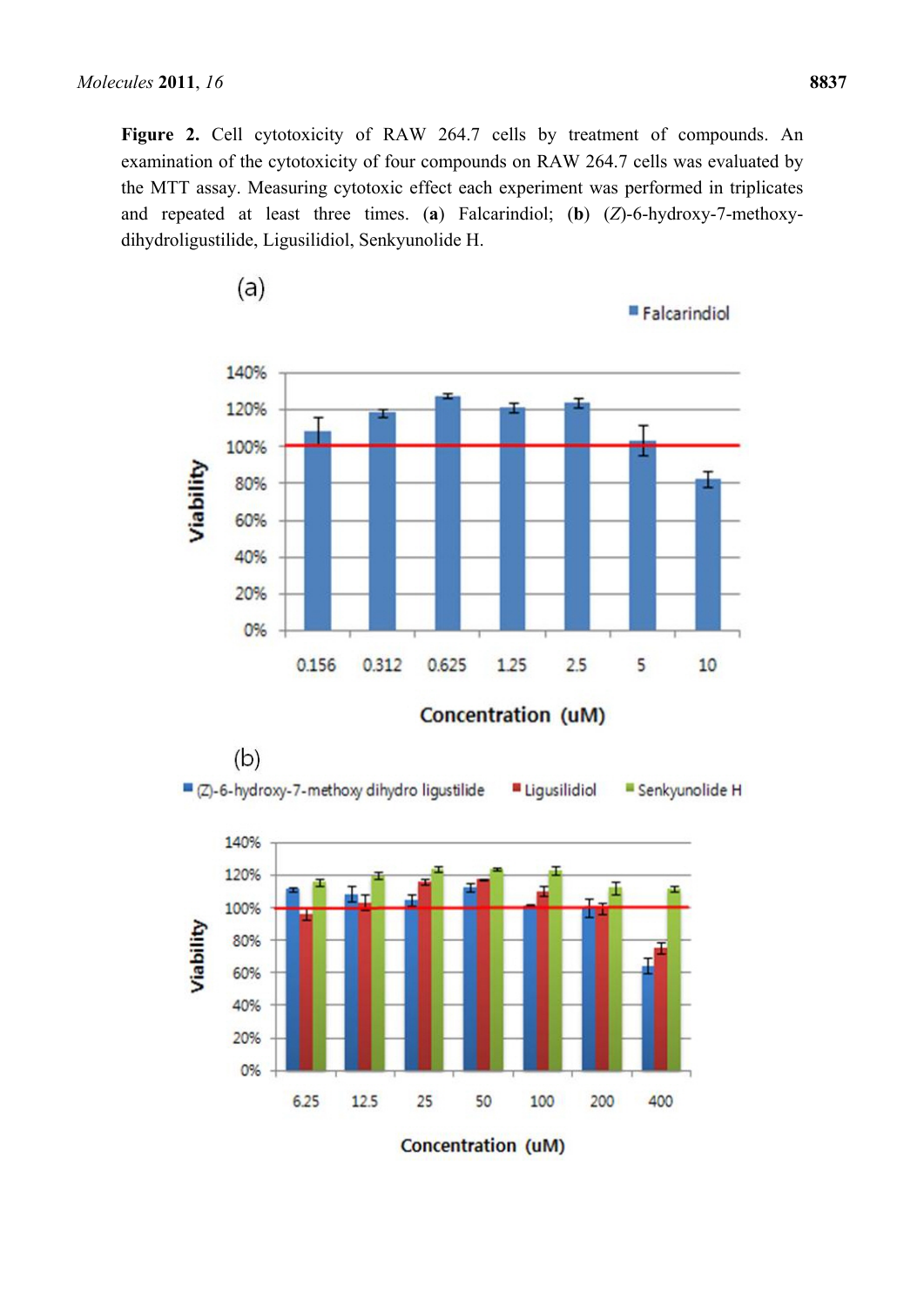**Figure 3.** The effects of each compound with various concentrations on NO production. It was determined by measuring the level of nitrite accumulation in culture media. Among these compounds, falcarindiol showed the highest inhibition percentage for the release of NO from RAW 264.7 macrophage cells. Measuring nitric oxide accumulation each experiment was performed in triplicates and repeated at least three times. (**a**) Falcarindiol; (**b**) (*Z*)-6-hydroxy-7-methoxy-dihydroligustilide, Ligusilidiol, Senkyunolide H.

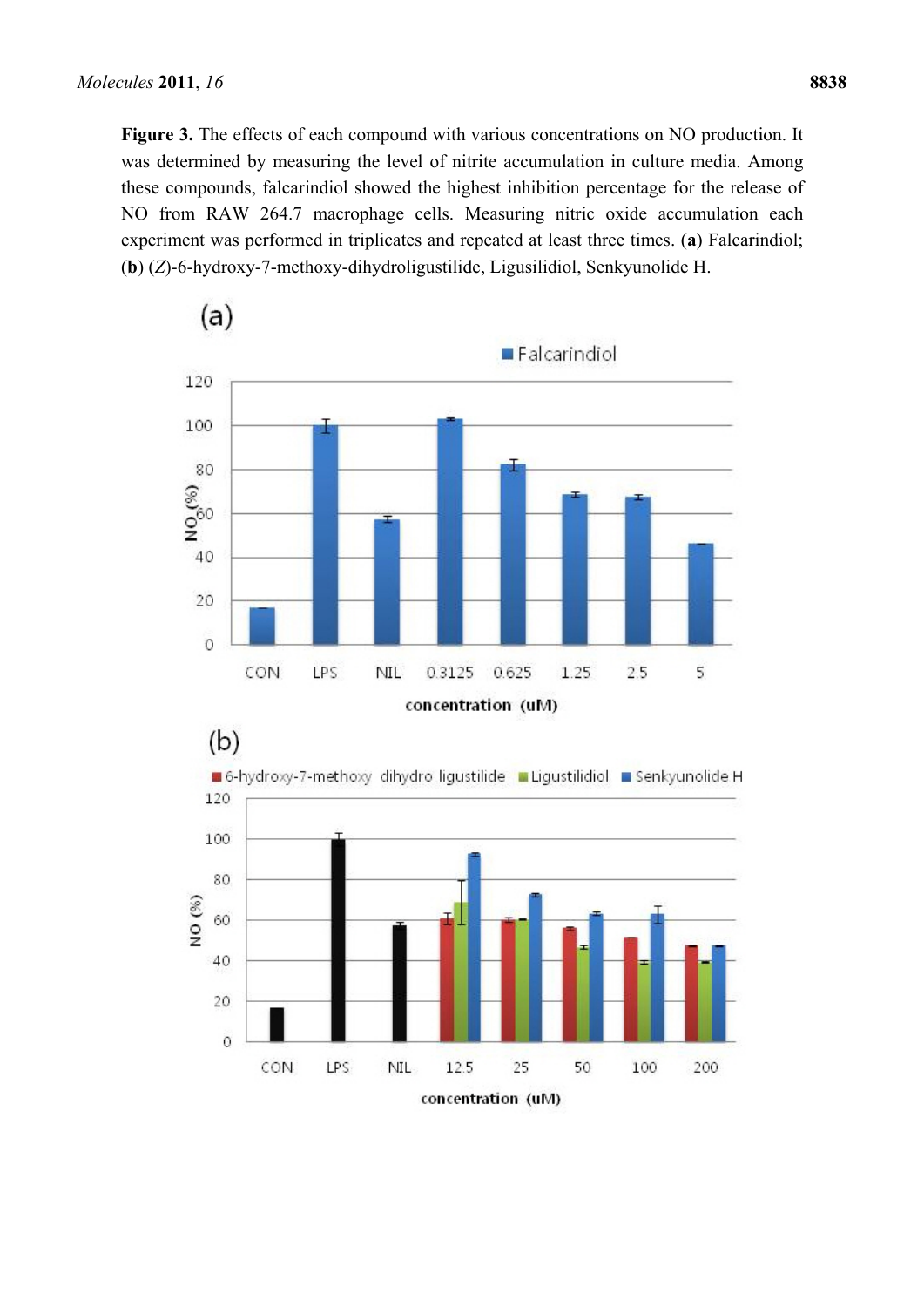| <b>Treatment</b>                       | $IC_{50} (\mu M)^*$ |
|----------------------------------------|---------------------|
| Falcarindiol                           | $4.31 \pm 5.22$     |
| 6-hydroxy-7-methoxy-dihydroligustilide | $152.95 \pm 4.23$   |
| Ligustilidiol                          | $72.78 \pm 5.13$    |
| Senkyunolide H                         | $173.42 \pm 3.22$   |
| NH.                                    | $8.70 \pm 2.34$     |

**Table 2.** IC<sub>50</sub> values of compounds for LPS-induced NO production.

 $*$  IC<sub>50</sub> values were calculated from regression lines using five different concentrations. Data represent the mean  $\pm$  S.D. (standard division) of triplicate experiments.

## 2.2.3. RT-PCR for Anti-Inflammatory Effects

RT-PCR for anti-inflammatory effects was performed to identify the modulation of the expressions of iNOS and COX-2. In unstimulated RAW 264.7 cells, iNOS and COX-2 mRNA were not detected (Figure 4-①) and after treatment with LPS, and without pre-treatment of compounds upregulates iNOS, COX-2 expression has been detected (Figure 4-②). On the other hand, treatment of LPS with pre-treatment of compounds showed significant inhibited of corresponding upregulations without influence on the expression of β-actin, the housekeeping gene. These results indicated that the inhibitory effects of compounds on LPS-induced NO production were caused by iNOS and COX-2 suppression. Furthermore, the electrophoresis analysis of RT-PCR showed that compounds reduced mRNA levels of iNOS and COX-2 in a dose dependent manner in general (Figure 4).

**Figure 4.** RT-PCR for anti-inflammatory effects with iNOS, and COX-2 mRNA expression in LPS-stimulated RAW 264.7 cells. The amount of RNA loaded in each lane was confirmed by β-actin mRNA. (**1**) Falcarindiol; (**2**) (*Z*)-6-hydroxy-7-methoxydihydroligustilide (**3**) Ligusilidiol (**4**) Senkyunolide H.



#### *2.3. Measurement of Anti-Cancer Activity*

#### 2.3.1. Cytotoxic Effects of Falcarindiol

Based on the cell cytotoxic effects by MTT assay for the isolated compounds, falcarindiol has the strongest cytotoxic effect on MCF-7 cells. As shown in Figure 5, treatment of falcarindiol with various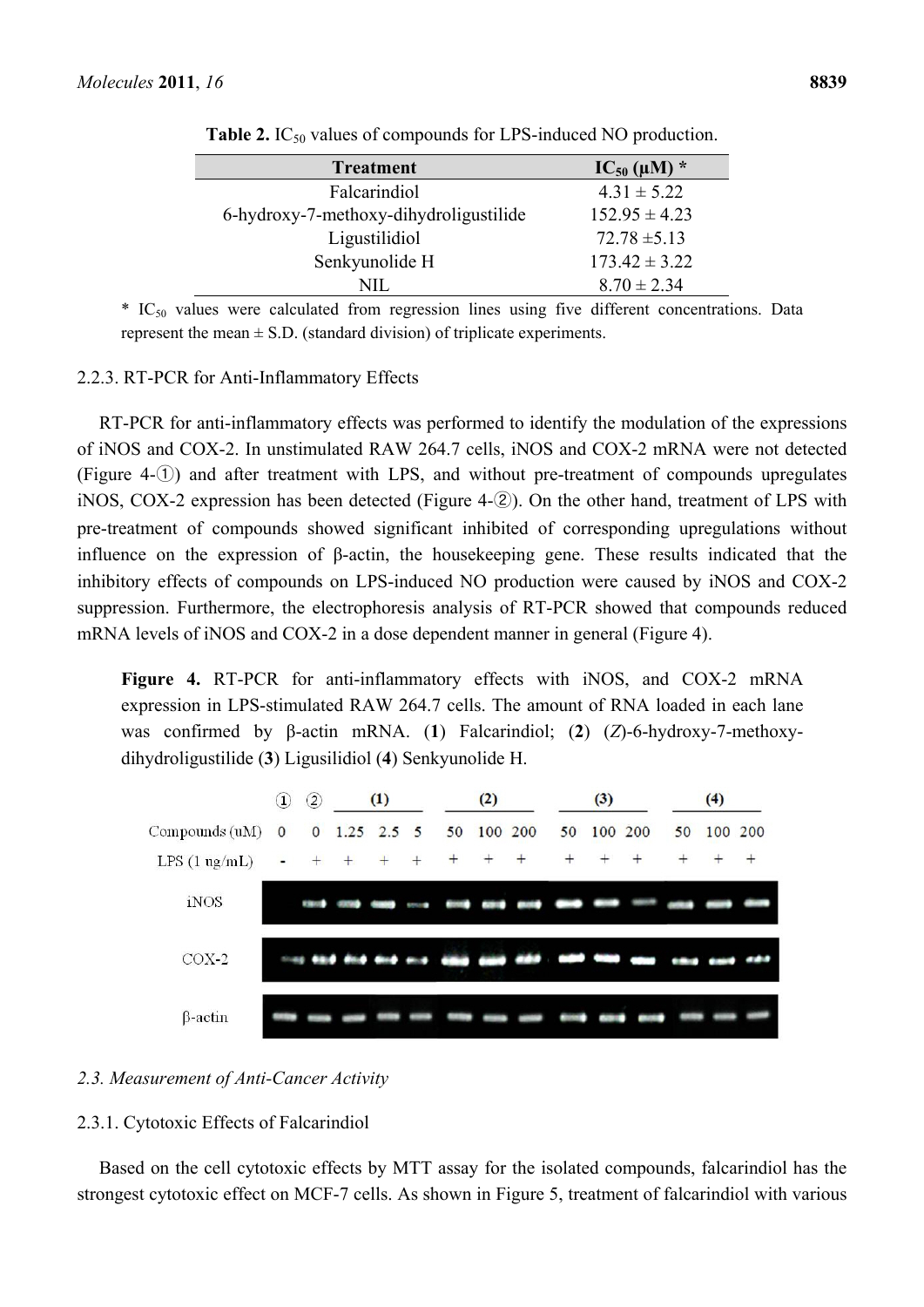concentrations on MCF-7 cells resulted in a marked dose-dependent cytotoxicity, with an  $IC_{50}$  value of 35.67 µM.

**Figure 5.** Cytotoxic effect of falcarindiol isolated from DM2 fractions of *C. officinale* on MCF-7 cells by MTT assay. Measuring cytotoxic effect each experiment was performed in triplicates and repeated at least three times.



# 2.3.2. Cell Cycle Assay by Flow Cytometry

In between the concentration of 5–35  $\mu$ M of falcarindiol, a significant increase of the amount of cell in G0/G1 phase was detected after 24hr (73.92% versus 56.12% in control) (Figure 6). Also, a slight increase for the amount of sub  $G_0/G_1$  cells was observed in 35–50 µM of falcarindiol after 24 h. Concomitant to this increase in the amount of  $G_0/G_1$  cells treated with falcarindiol, the decrease in the amount of S cells was observed in this experiment. This result suggests that the growth inhibitory effect of falcarindiol was the result of a block of cell cycle at  $G_0/G_1$  phase on MCF-7 cells.

**Figure 6.** Cell cycle analysis of MCF-7 cells with treatment of falcarindiol. After 24 h of falcarindiol (5–50 µM) treatment, cells were labelled with PI and analysed by flow cytometry.

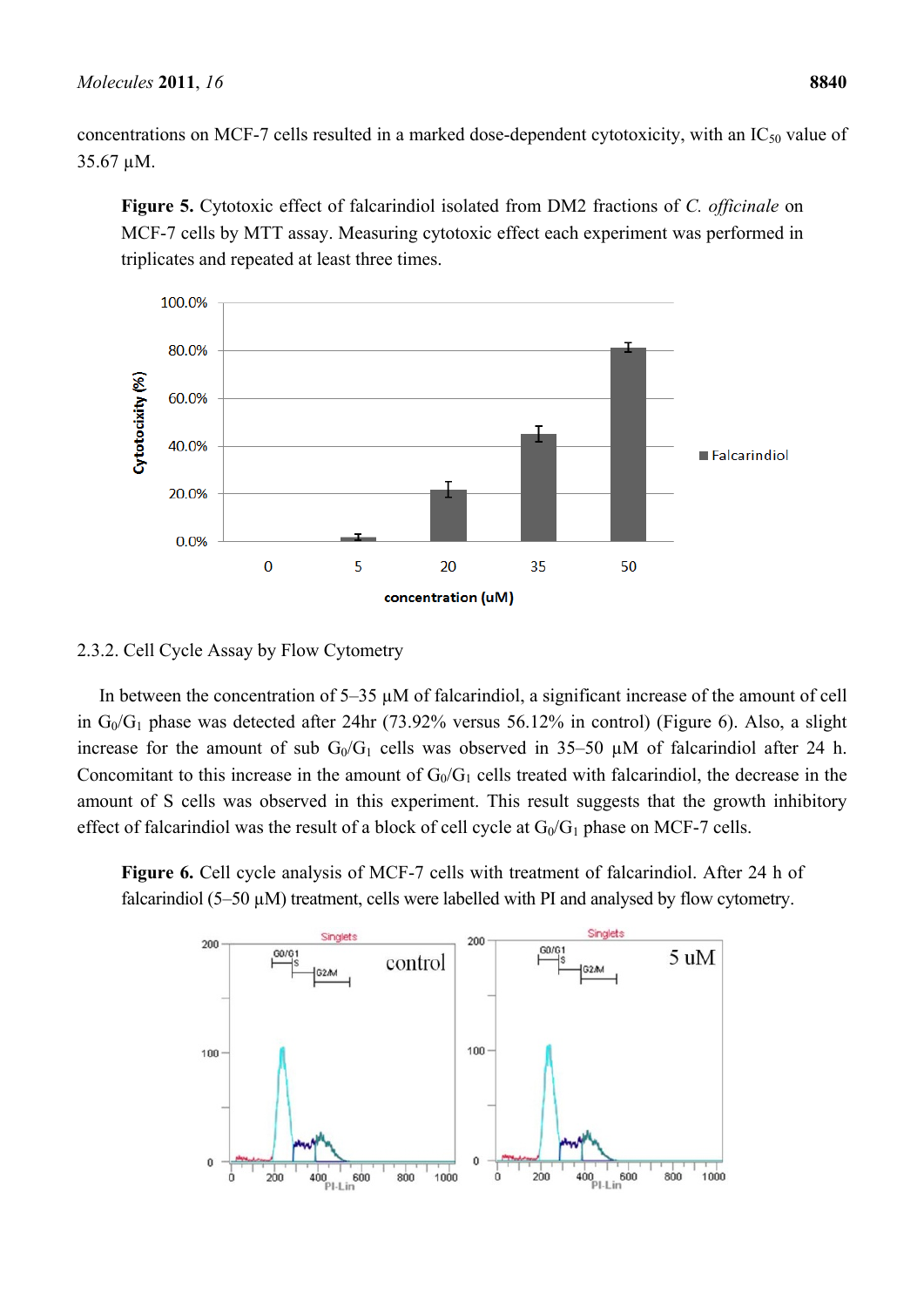

#### **Figure 6.** *Cont*.

## 2.3.3. Observation of Morphological Change

The treatment of falcarindiol followed by direct observation revealed that significant morphological changes occurred on MCF-7 cells. Figure 7 showed these morphological changes of cells with falcarindiol for 24 h, the cellular morphology of MCF-7 cells was severely distorted and became round cells.

**Figure 7.** Morphological changes of MCF-7 cells observed under an inverted phase contrast microscope (400×).



In addition, nucleic morphological changes of MCF-7 cells were observed by Hoechst 33342 staining. As shown also in Figure 7, the control cells emitted a blue fluorescence with consistent intensity, indicated that the chromatins were equivalently distributed in the nuclei. Fluorescence light of the cells with treatment of falcarindiol was turned to denser and brighter compared to untreated control cells. Also, the cells showed their chromatin condensation and karyopyknosis, which were typical apoptotic phenomena.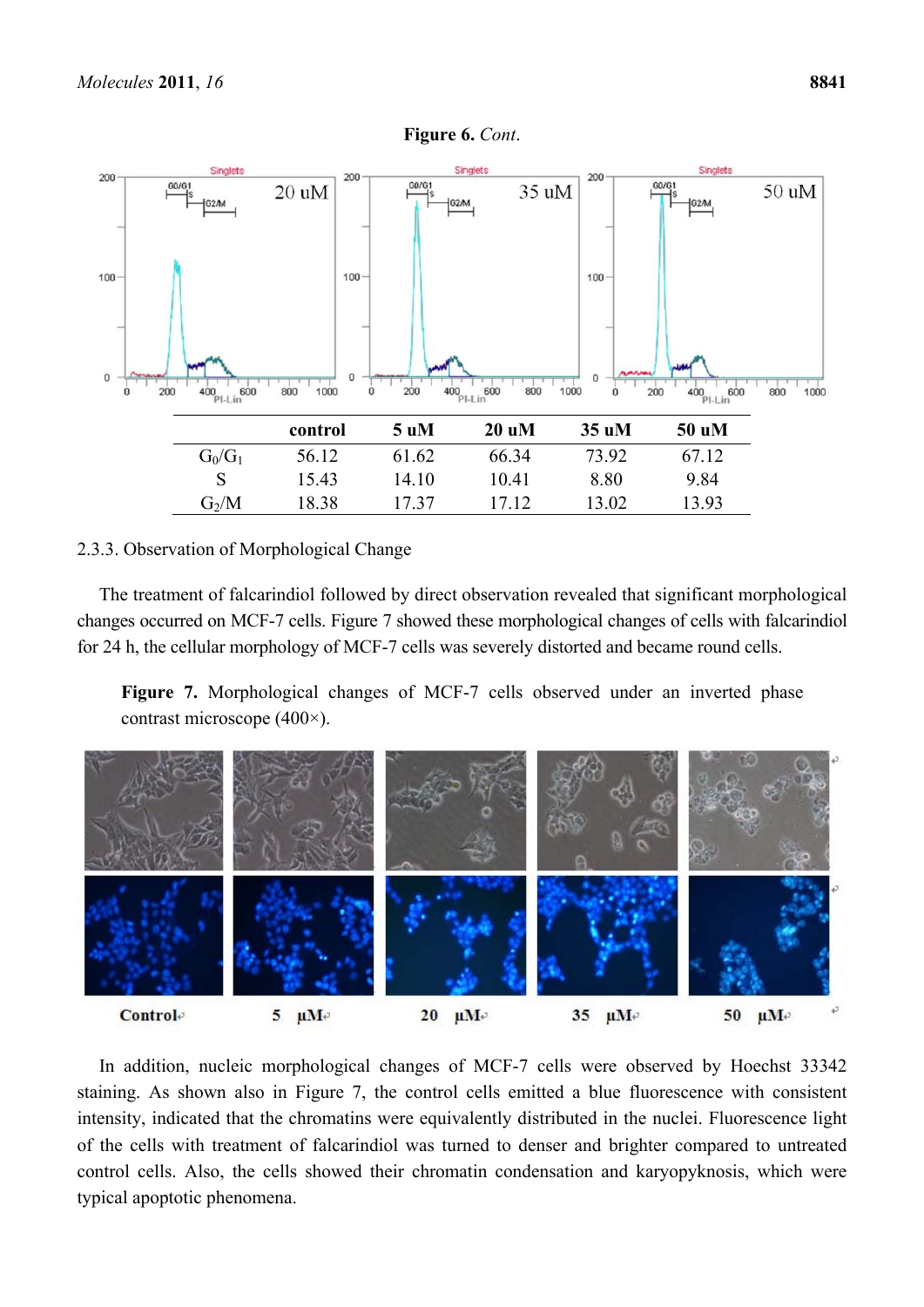## 2.3.4. RT-PCR for Anti-Cancer Effects

Expression of the pro-apoptotic Bax and the anti-apoptotic Bcl-2 was examined by RT-PCR to clarify the partial mechanism of falcarindiol-induced apoptosis. The results indicated that the expression level of Bax and p53 was increased gradually, whereas that of Bcl-2 was decreased by treatment with falcarindiol on MCF-7 cells (Figure 8).

**Figure 8.** RT-PCR for anti-cancer effects on MCF-7 cells with treatment of falcarindiol.



## **3. Experimental Section**

#### *3.1. Extraction and Isolation*

## 3.1.1. Extraction and Partition

The rhizome of *C. officinale* was purchased from Kyung-dong market, Korea, in May 2008. A voucher sample (YKCO0821) is kept in the herbarium of the College of Forest Science in Kookmin University, Seoul Korea. Dried and grinded rhizome of *C. officinale* (1.8 kg) was extracted with MeOH (8 L) three times at 46 °C. The extracts were combined and evaporated under vacuum to afford MeOH extract (251.04 g), which was partitioned between dichloromethane (DM) (1 L  $\times$  3) and water in a separatory funnel. The two layers were evaporated to obtain DM (68.84 g) and water (80.65 g) fraction.

#### 3.1.2. Isolation of Compounds

The DM fraction (68.84 g) was separated by vacuum column chromatography on silica gel (VCC, 400 mesh) column, eluting with a gradient of DM-MeOH (10:1), to give three subfractions  $D_1$  (44.86 g),  $D_2$  (12.95 g), and  $D_3$  (2.13 g).

The  $D_1$  (44.86 g) was separated by VCC, eluting with hexane-ethylacetate (H-E) (20:1), to give four subfractions  $D_1$ -1~ $D_1$ -4. The  $D_1$ -2 (10.61 g) was further separated by reverse-phase silica gel column chromatography (RPC), eluting with MeOH, to afford  $D_1-2-1-D_1-2-3$ . The  $D_1-2-1$  was separated by VCC, eluting with H-E (5:1), to give compound 2 (72 mg).  $D_1-2-2$  was further separated by open column chromatography, eluting with H-E  $(1:1)$ , to give compound 3 (60 mg).

The  $D_2$  (12.95 g) was separated by VCC, eluting with DM-MeOH (10:1), to give six subfractions  $D_2$ -1~ $D_2$ -6. The  $D_2$ -3 was separated by VCC, eluting with H-E (1:1), to give three subfractions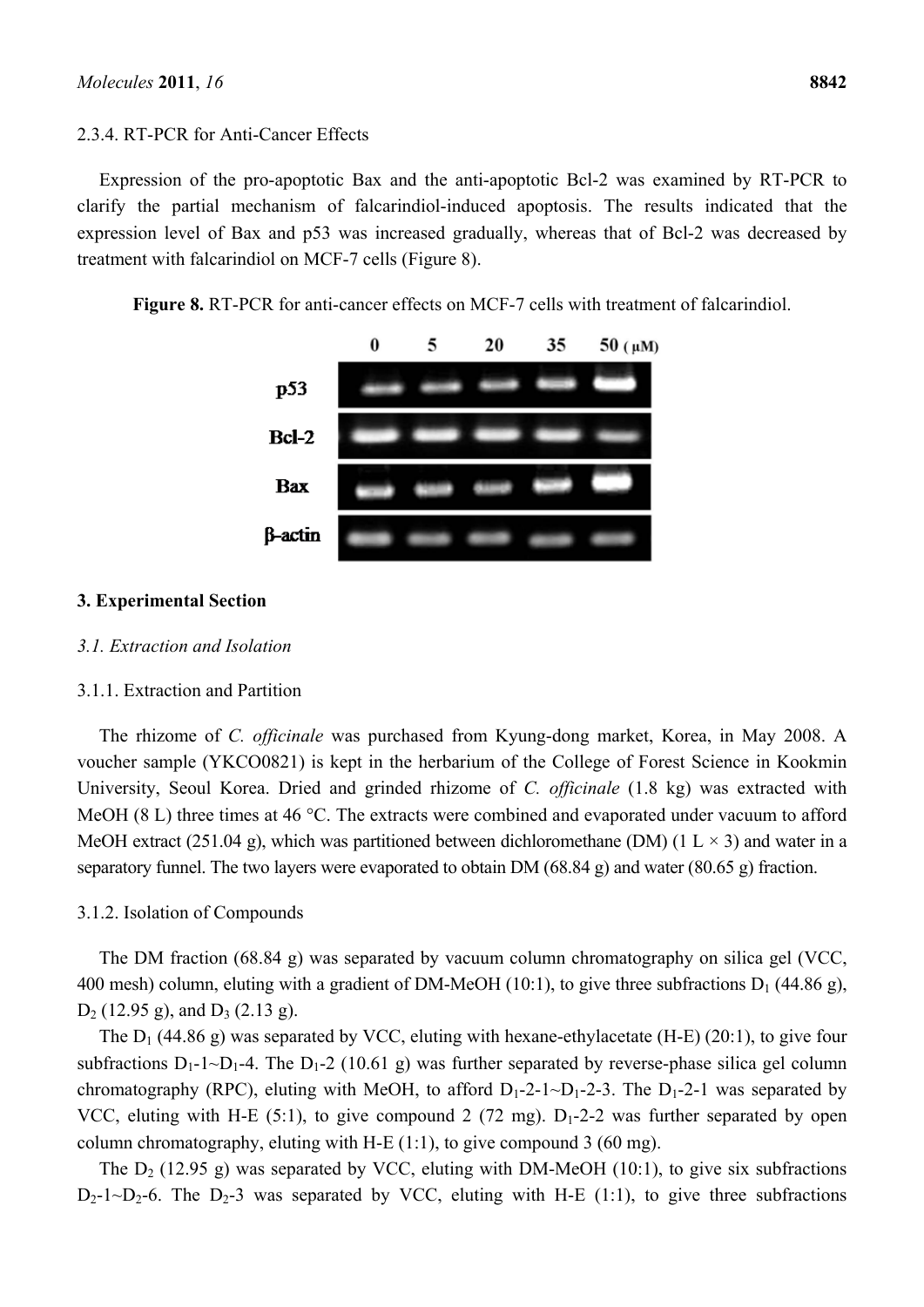$D_2$ -3-1~D<sub>2</sub>-3-3. The D<sub>2</sub>-3-1 was further separated by RPC, eluting with MeOH-water (2:1), to afford compound **1** (94 mg).

The  $D_3$  (2.13 g) was separated by VCC, eluting with H-E (1:9), to give four subfractions  $D_3$ -1~D<sub>3</sub>-4. The D<sub>3</sub>-1 was separated by RPC, eluting MeOH-water (5:1), to give compound 4 (63 mg).

## 3.1.3. Identification of Compounds

The structures of compounds (Figure 1) were elucidated on the basis of UNIT-INOVA 300MHz NMR (Varian, USA), and mass spectral analysis with Micromass ZQ detector (Waters, Milford Massachusetts, USA). The chemical shifts are given in  $\delta$  (ppm) with TMS as a internal standard and coupling constants in Hz.

(9E)-Heptadeca-1,9-dien-4,6-diyne-3,8-diol (1). ESI MS [M-H]<sup>-</sup> m/z 259.23, C<sub>17</sub>H<sub>24</sub>O<sub>2</sub>, <sup>1</sup>H-NMR (300 MHz, CD3OD) δ: 0.88 (3H, t, *J =* 6.7 Hz, H-17), 1.28 (8H, m, H-13, H-14, H-15, H-16), 1.37 (2H, m, *J =* 6.9, 7.1 Hz, H-12), 2.10 (2H, q, *J =* 6.9 Hz, H-11), 4.94 (1H, d, *J =* 5.1 Hz, H-3), 5.20 (1H, d, *J =* 8.1 Hz, H-8), 5.25 (1H, m, H-1), 5.46 (1H, m, H-1), 5.51 (1H, m, *J =* 10.5, 8.1 Hz, H-9), 5.60 (1H, m, *J* = 10.5, 6.9 Hz, H-10), 5.91 (1H, m, *J* = 17.1, 5.1 Hz, H-2); <sup>13</sup>C-NMR (75 MHz, CD<sub>3</sub>OD) δ: 14.4  $(C-17)$ , 22.9  $(C-16)$ , 27.9  $(C-11)$ , 29.4  $(C-13, C-14)$ , 29.5  $(C-12)$ , 32.0  $(C-15)$ , 58.7  $(C-8)$ , 63.6  $(C-3)$ , 68.9 (C-6), 70.5 (C-5), 78.5 (C-4), 80.1 (C-7), 117.6 (C-1), 127.8 (C-9), 134.8 (C-10), 136.0 (C-2).

*(3Z)-3-Butylidene-4,5,6,7-tetrahydro-6-hydroxy-7-methoxy-1(3H)-isobenzofuranone* (**2**). ESI MS [M+H]<sup>+</sup> *m/z* 261.13, C<sub>13</sub>H<sub>18</sub>O<sub>4</sub>, <sup>1</sup>H-NMR (300 MHz, CD<sub>3</sub>OD) δ: 0.87 (3H, t, *J* = 7.2 Hz, H-12), 1.42 (2H, m, *J =* 7.2, 7.5 Hz, H-11), 1.89 (2H, m, H-4), 2.27 (2H, q, *J =* 7.5, 7.8 Hz, H-10), 2.43 (2H, m, H-5), 3.45 (3H, s, -OCH3), 3.87 (1H, m, H-6), 4.09 (1H, d, *J =* 3.3 Hz, H-7), 5.24 (1H, t, *J =* 7.8 Hz, H-9); <sup>13</sup>C-NMR (75 MHz, CD<sub>3</sub>OD) δ: 14.0 (C-12), 17.4 (C-4), 22.4 (C-11), 24.3 (C-5), 28.2 (C-10), 58.7 (–OCH3), 67.2 (C-7), 73.4 (C-6), 114.2 (C-9), 124.2 (C-8), 148.7 (C-3), 154.8 (C-2), 170.1 (C-1).

*3-Butylidene-4,5,6,7-tetrahydro-6,7-dihydroxy-1(3H)-isobenzofuranone* (**3**). ESI MS [M+Na]+ *m/z* 247.11, C12H16O4, <sup>1</sup> H-NMR (300 MHz, CD3OD) δ: 0.94 (3H, t, *J =* 7.2 Hz, H-12), 1.49 (2H, m, *J =* 7.2, 7.5 Hz, H-11), 1.99 (2H, m, H-5), 2.35 (2H, q, *J =*7.5, 7.8 Hz, H-10), 2.56 (2H, m, H-4), 3.94  $(1H, m, H-6)$ , 4.48 (1H, d, *J*= 5.7 Hz, H-7), 5.29 (1H, t, *J* = 7.8 Hz, H-9); <sup>13</sup>C-NMR (75 MHz, CD<sub>3</sub>OD) δ: 13.9 (C-12), 19.2 (C-4), 22.4 (C-11), 26.5 (C-5), 28.2 (C-10), 67.4 (C-7), 71.6 (C-6), 114.4 (C-9), 125.9  $(C-8)$ , 148.2  $(C-3)$ , 153.4  $(C-2)$ , 169.4  $(C-1)$ .

*(3Z)-3-Butylidene-6,7-dihydroxy-4,5,6,7-tetrahydro-2-benzofuran-1-one* (**4**). ESI MS [M+Na]+ *m/z* 247.11, C12H16O4, <sup>1</sup> H-NMR (300 MHz, CD3OD) δ: 0.88 (3H, t, *J =* 7.2 Hz, H-12), 1.42 (2H, m, *J =* 7.2, 7.5 Hz, H-11), 1.90 (2H, m, H-5), 2.27 (2H, q, *J =* 7.5, 7.8 Hz, H-10), 2.44 (2H, m, H-4), 3.39 (1H, d,  $J = 5.7$  Hz, H-7), 3.90 (1H, m, H-6), 5.24 (1H, t,  $J = 7.8$  Hz, H-9); <sup>13</sup>C-NMR (75 Hz, CD<sub>3</sub>OD) δ: 14.0 (C-12), 18.9 (C-4), 22.5 (C-11), 26.2 (C-5), 28.3 (C-10), 66.8 (C-7), 71.5 (C-6), 114.4 (C-9), 125.8 (C-8), 148.3 (C-3), 154.0 (C-2), 169.7 (C-1).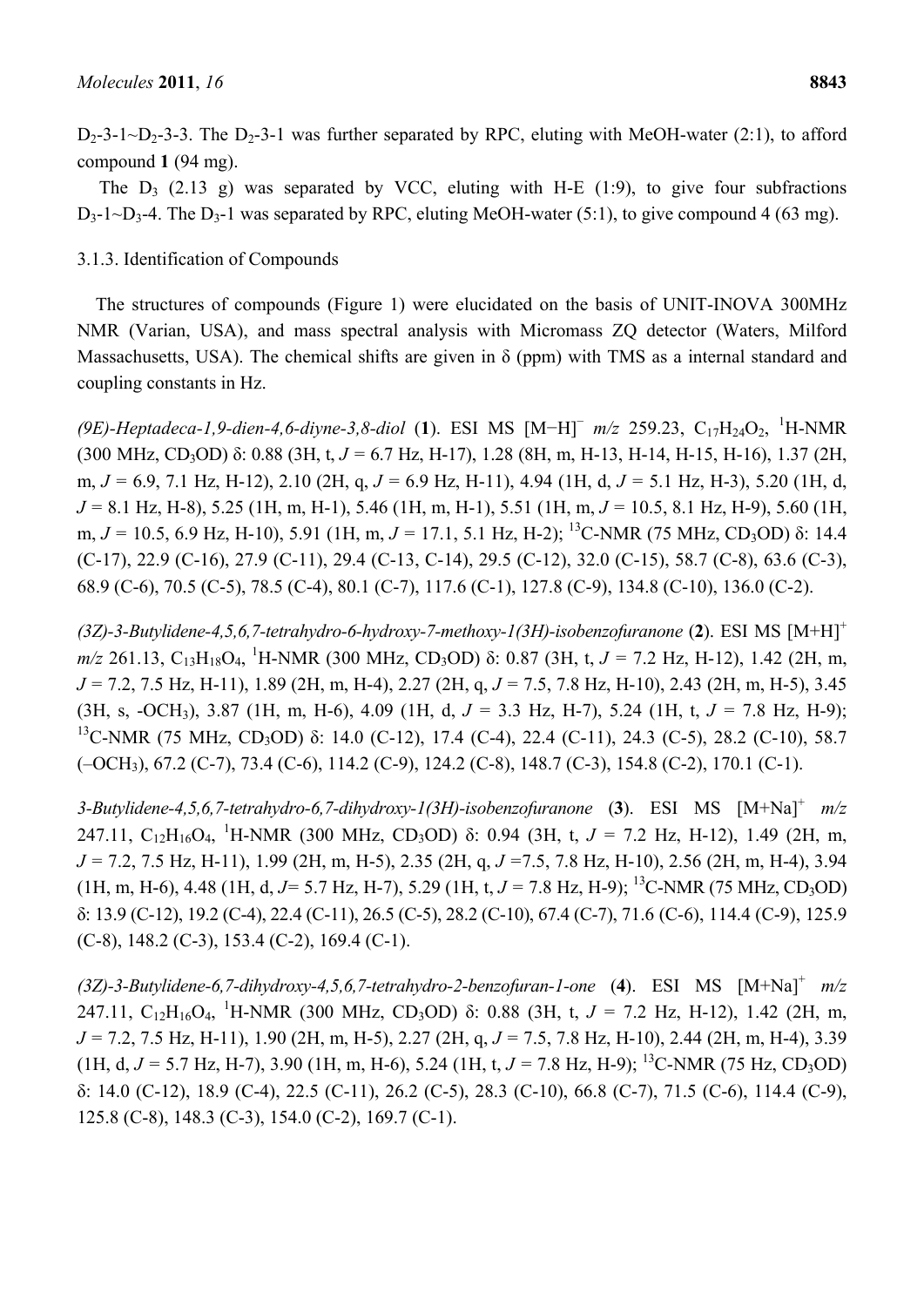#### *3.2. Cell Cultures*

A murine macrophage cell lines (RAW 264.7), and MCF-7 human breast cancer cell lines were purchased from the Korean Cell Line Bank (KCLB). Cell lines were cultured in Dulbecco's modified eagle medium (DMEM) supplemented with 10% (v/v) fetal bovine serum (FBS), 100 U/mL penicillin, and 100 μg/mL streptomycin, in a humidified incubator containing 5%  $CO_2$  at 37 °C. Cells were treated with compounds isolated from *C. officinale* dissolved in dimethyl sulfoxide (DMSO). The final DMSO concentration in all cultures was set to 0.1%.

#### *3.3. Assessment of Cell Viability*

The viability of cells was assessed by the 3-(4,5-dimethylthiazol-2-yl)-2,5-diphenyltetrazolium bromide (MTT) assay according to Mosmann *et al.* [22]. Briefly, cells were seeded at  $1 \times 10^4$  cells/well in 96 well plates. Cells were treated with the indicated concentrations of compound 1 (0.156~10 μM) and compound 2, 3, 4 (6.25~400 μM) for 24 h. After incubation, cells were incubated with PBS contained 5 mg/mL MTT for 4hr at 37  $^{\circ}$ C in 5% CO<sub>2</sub> incubator. MTT solution was then discarded and 100 μL of DMSO was added into each well to dissolve insoluble formazan crystals. Plates were then kept for 30 min at room temperature for complete solubilization. The level of colored formazan derivative was analysed on a ELISA reader (Opsys  $MR^{TM}$ , Dynex) at a wavelength of 570 nm. Results were expressed as the mean percentage of cell growth inhibition. The  $IC_{50}$  value was expressed as the concentration of compounds that inhibited the growth of cells by 50%.

## *3.4. Effects of Compounds on NO Production in LPS-Stimulated RAW 264.7 Cells*

To investigate the anti-inflammatory effects of isolated compounds, NO production was examined with LPS-stimulated RAW 264.7 cells by Griess reaction [23]. For NO determination, RAW 264.7 cells were seeded into a 96 well plates at a density of  $1 \times 10^5$  cells/well and grown for 24 h. The cells were treated with each compound for 24 h. After 24 h incubation, nitric oxide generation was determined. The 100 μL supernatants of culture media from each well were transferred to another 96 well plate and then were mixed with an equal volume of Griess reagent  $[1\% (w/v)$  sulfanilamide in 5% (v/v) phosphoric acid and  $0.1\%$  (w/v) naphtylethylene-diamine-HCl]. The mixture was incubated at room temperature for 10 min, and the absorbance at 540 nm was measured using a microplate reader. Standards were prepared using a serially diluted stock solution of sodium nitrite. Measuring nitric oxide accumulation each experiment was performed in triplicates and repeated at least three times.

#### *3.5. Measurement of Anti-Cancer Activity*

#### 3.5.1. Cell Cycle Assay by Flow Cytometry

We used MCF-7 human breast cancer cell lines for cell cycle analysis [24]. MCF-7 cells  $(5 \times 10^5 \text{ cells/well})$  were plated into a 6 well plate and exposed to various concentrations (0, 5, 20, 35, and 50 μM) of falcarindiol for 24 h. After treatment, cells were harvest by centrifugation for 6 min at 1000 rpm. Following centrifugation the cells were fixed with 100% ethanol and stored at −20 °C. On the day of analysis, the cells were treated with 1 ml DNA staining solution (20 μg/mL propidium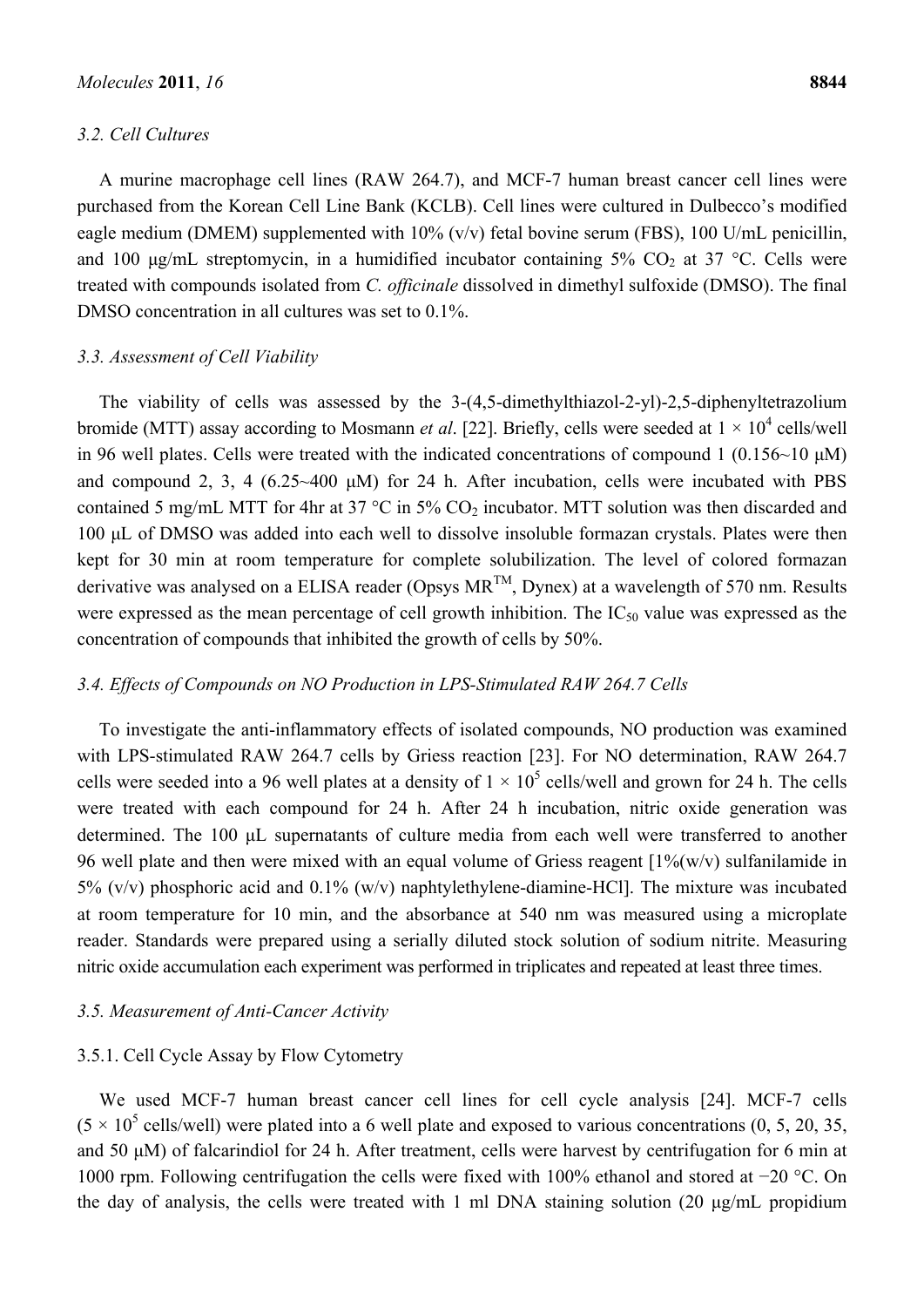iodide (PI), 200 μg/mL RNase and 0.1% Triton X-100). Cells incubated in the dark at 37 °C for 30 min and analyzed with a flow cytometry (iCyt, eclipse<sup>TM</sup>). For each measurement, at least 10,000 cells were counted.

# 3.5.2. Observation of Morphological Changes

MCF-7 cells were seeded at a density of  $5 \times 10^5$  cells/well into a 6 well plate. After 24 h, the cells were treated with various concentration  $(5-50 \mu M)$  of falcarindiol. Morphological changes of cells were examined with inverted microscope (400×) at 24 h after treatment. The cells were fixed in 100% EtOH and incubated in 10 μg/mL Hoechst 33342 solution for 30 min in the dark. The cells were then examined using a fluorescence microscope (ECLIPSE Ti-U, Nikon, Japan).

# *3.6. Reverse Transcription-Polymerase Chain Reaction (RT-PCR)*

Total RNAs (300 ng) of the cells treated with each compound were converted into cDNA using SuperScript II reverse transcriptase and random hexamer primers. RT-generated cDNAs encoding iNOS, COX-2 for anti-inflammatory, Bcl-2, Bax, p53 for anti-cancer, and β-actin were amplified by PCR using selective primers (Table 1). PCR amplification was performed by denaturation at 94 °C for 30 s, annealing at 55 °C for 30 s, and extension at 72 °C for 1 min for 35 cycles, and finally 72 °C for 10 min. PCR products were separated on 1% agarose gel and stained with ethidium bromide and visualized under UV light.

| Genes               | Primer    | <b>Sequence</b>                   |
|---------------------|-----------|-----------------------------------|
| iNOS                | Sense     | ATTGGCAACATCAGGTCGGCCATCACT       |
|                     | Antisense | GCTGTGTGTCACAGAAGTCTCGAAGTC       |
| $COX-2$             | Sense     | GGAGAGACTATCAAGATAGT              |
|                     | Antisense | ATGGTGAGTAGACTTTTACA              |
| $Bcl-2$             | Sense     | AGCTGCACCTGACGCCCTTCA             |
|                     | Antisense | AGCCAGGAGAAATCACAGAGG             |
| Bax                 | Sense     | ATGGACGGGT CCGGGGAGCAG            |
|                     | Antisense | CAGTTGAAGTTGCCGTCAGA              |
| p53                 | Sense     | GGGACAGCCAAGTCTGTG                |
|                     | Antisense | GGAGTCTTCCA GTGTGAT               |
| $\beta$ -actin      | Sense     | <b>TCATGAAGTGTGACGTTGACATCCGT</b> |
| (anti-inflammatory) | Antisense | <b>CCTAGAAGCATTTGCGGTTCACGATG</b> |
| $\beta$ -actin      | Sense     | CCTCTATGC CAACACAGTGC             |
| (anti-cancer)       | Antisense | <b>ATACTCCTGCTTGCTGATCC</b>       |

**Table 1.** Sequences of the primers used in RT-PCR analysis.

# **4. Conclusions**

In this study, four compounds identified as falcarindiol (**1**), 6-hydroxy-7-methoxydihydroligustilide (**2**), ligustilidiol (**3**) and senkyunolide H (**4**) were isolated from a methanol extract of the dried rhizome of *C. officinale*. The three phthalides and a polyacetylene reduced the NO production for LPS-stimulated RAW 264.7 macrophage cells. Besides, falcarindiol showed a high cytotoxicity on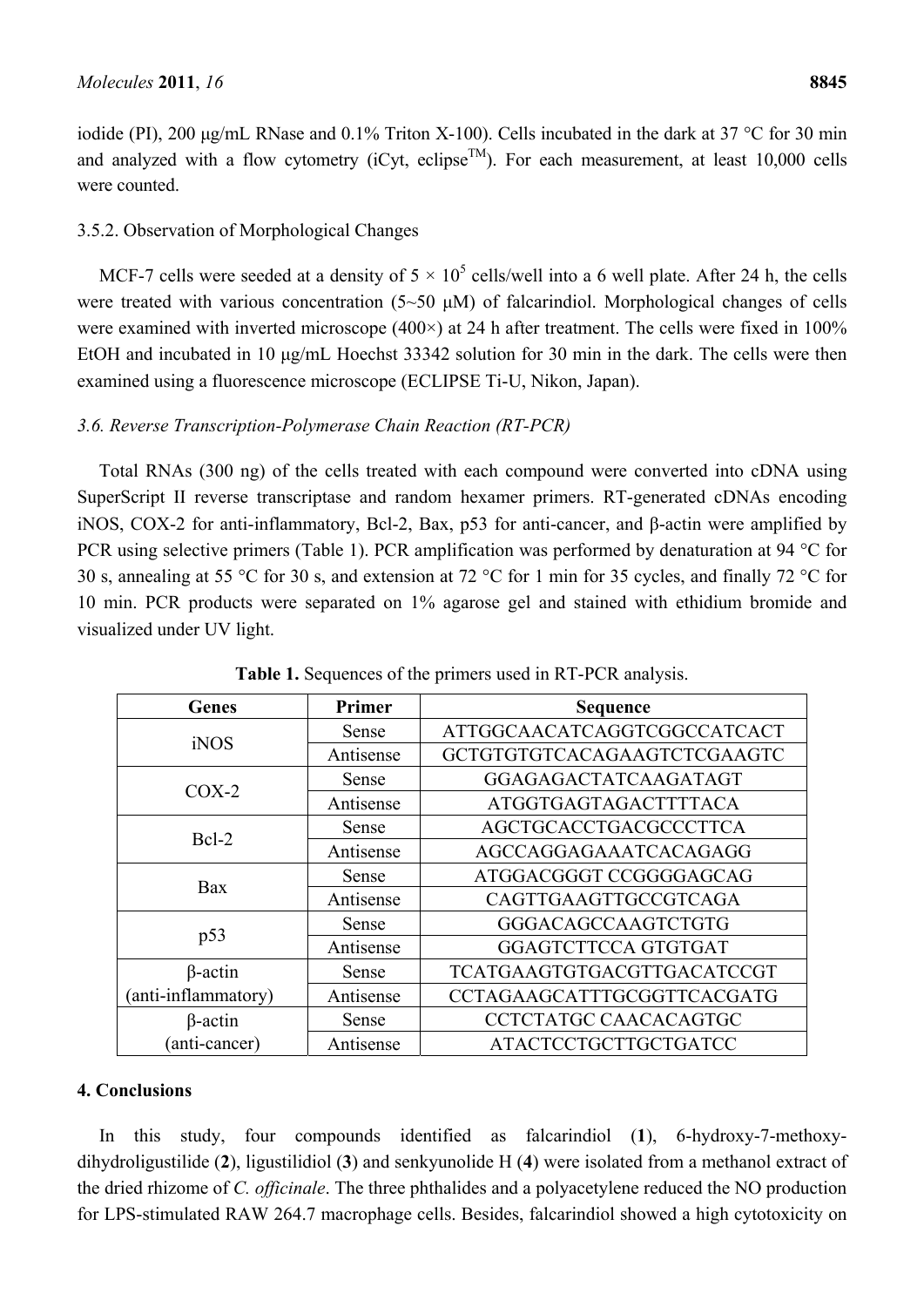MCF-7 cells with the lowest IC<sub>50</sub> value (35.67  $\mu$ M). It was found that the four compounds inhibited COX-2 and iNOS expressions in LPS-stimulated macrophage cells. This inhibitory effect probably acts at the transcriptional level, as evidenced by dose-dependent reductions in their mRNA levels. Although, inhibition of these mRNA expression was presented in LPS-stimulated RAW 264.7 cells by the four compounds, it has not cytotoxicity on RAW 264.7 cells, as assessed by MTT assay and the expression of the house-keeping gene, β-actin. It had been also demonstrated that falcarindiol indicated the cytotoxicity of breast cancer cell lines and induced apoptotic cell death with a dose dependant manner.

To determine whether the cytotoxicity of falcarindiol on MCF-7 cells involved the cell cycle arrest, we examined cell cycle phase distribution of the treated cells by flow cytometry. Data showed that falcarindiol induced a  $G_0/G_1$  cell cycle block as the same trend with MTT assay results. The Hoechst 33342 staining results showed that cell shrinkage, chromatin condensation and formation of apoptotic bodies with treatment of falcarindiol (concentrations of 35, 50 μM). Also, falcarindiol induced apoptosis through strongly increased expression of Bax and p53 mRNA, and slightly reduced expression of Bcl-2 mRNA levels in a dose dependent manner. This study suggested that *C. officinale* extract and its components would be valuable candidates in the therapeutic applications as anti-inflammatory or anti-cancer agents.

#### **Acknowledgments**

This study was supported by a grant of the Oriental Medicine R&D Project, Ministry for Health & Welfare Family Affairs, Republic of Korea (B090068) and a 2009 Kookmin University research grant.

#### **References and Notes**

- 1. Park, J.H.; Lee, J.G. *The Encyclopedia of Medicinal Plants*; Sin-il: Seoul, Korea, 2000; p. 418.
- 2. Kim, M.S.L.; Choi, H.S.; Sawamura, M. Constituents of the essential oil of cnidium officinale Makino, a Korean medicinal plant. *Flavour. Frag. J.* **2002**, *17*, 49-53.
- 3. Tahara, E.; Satoh, T.; Toriizuka, K.; Nagai, H.; Nunome, S.; Shimada, Y.; Itoh, T.; Terasawa, K.; Saiki, I. Effect of Shimotsu-to (a Kampo medicine, Si-Wu-Tang) and its constituents on triphasic skin reaction in passively sensitized mice. *J. Ethnopharmacol.* **1999**, *68*, 219-228.
- 4. Wang, J.D.; Narui, T.; Kurata, H.; Takeuchi, K.; Hashimoto, T.; Okuyama, T. Hematological studies on naturally occurring substances. II. Effects of animal crude drugs on blood coagulation and fibrinolysis systems. *Chem. Pharm. Bull. (Tokyo)* **1989**, *37*, 2236-2238.
- 5. Higashi, K. The therapeutic effect of Unsei-in on facial redness (inflammatory congestion) in atopic dermatitis. *Jpn. J. Oriental Med.* **1996**, *46*, 753-760.
- 6. Haranaka, K.; Satomi, N.; Sakurai, A.; Haranaka, R.; Okada, N.; Kobayashi, M. Antitumor activities and tumor necrosis factor producibility of traditional Chinese medicines and crude drugs. *Cancer Immun. Immunother.* **1985**, *20*, 1-5.
- 7. Onishi, Y.; Yamaura, T.; Tauchi, K.; Sakamoto, T.; Tsukada, K.; Nunome, S.; Komatsu, Y.; Saiki, I. Expression of the anti-metastatic effect induced by Juzen-taiho-to is based on the content of Shimotsu-to constituents. *Biol. Pharm. Bull.* **1998**, *21*, 761-5.
- 8. Halliwell, B.; Gutteridge, J.M. Role of free radicals and catalytic metal ions in human disease: An overview. *Meth. Enzymol.* **1990**, *186*, 1-85.